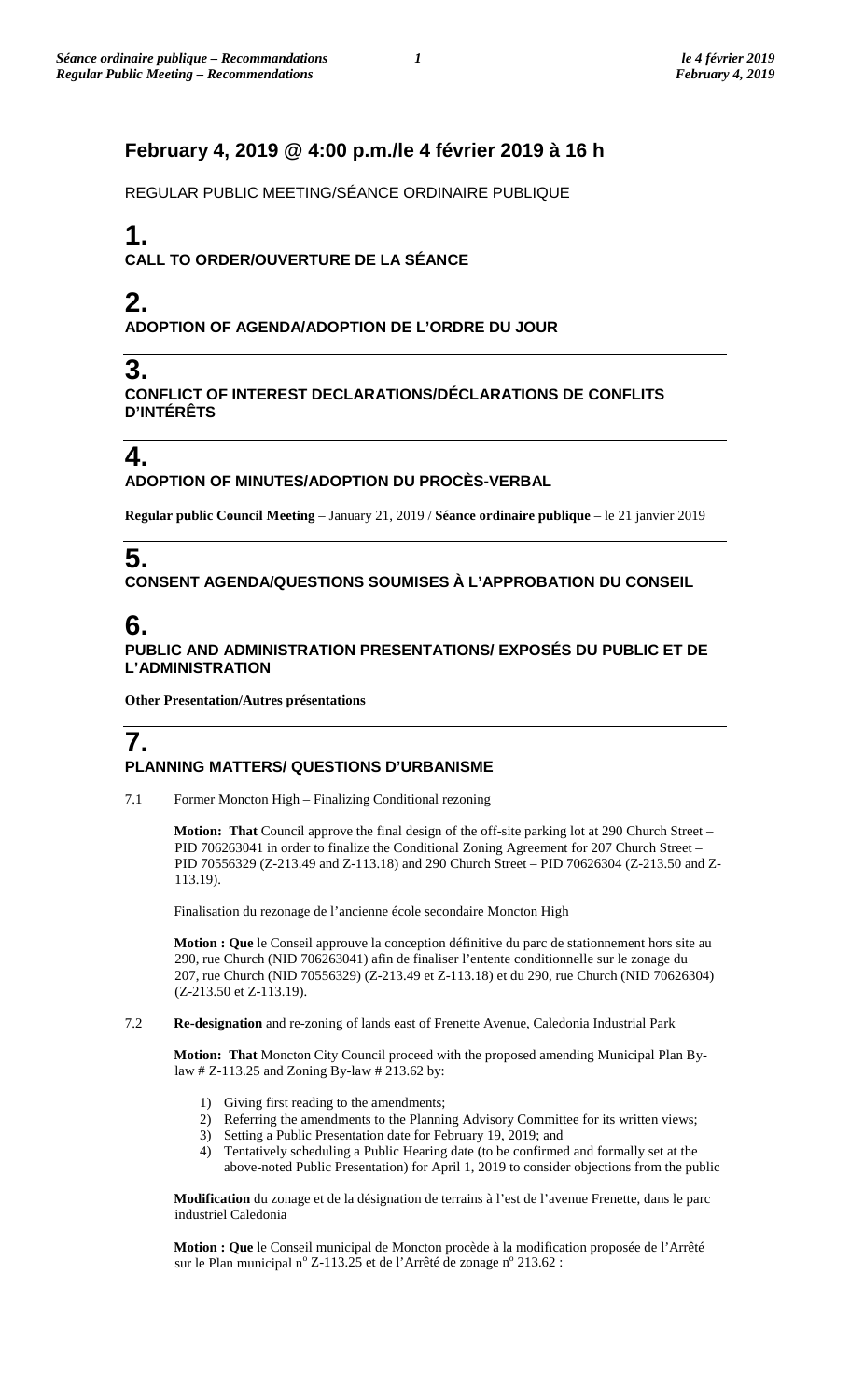- 1) en faisant la première lecture des modifications;
- 2) en adressant les modifications au Comité consultatif d'urbanisme pour qu'il puisse les commenter par écrit;
- 3) en fixant au 19 février 2019 la date de la présentation publique;
- 4) en fixant provisoirement au  $1<sup>er</sup>$  avril 2019 la date (à confirmer et à fixer officiellement à l'occasion de la présentation publique évoquée ci-dessus) à laquelle il se penchera sur les objections du public.

### **8. STATEMENTS BY MEMBERS OF COUNCIL/ EXPOSÉS DES MEMBRES DU CONSEIL**

Shawn Crossman Greg Turner Paulette Thériault Blair Lawrence Charles Léger

Brian Hicks Bryan Butler Susan Edgett Paul Pellerin Pierre Boudreau Dawn Arnold

# **9.**

#### **REPORTS AND RECOMMENDATIONS FROM COMMITTEES AND PRIVATE MEETINGS/ RAPPORTS ET RECOMMANDATIONS DES COMITÉS ET RÉUNIONS À HUIS CLOS**

- 9.1 **Recommendation(s)** Committee of the Whole January 28, 2019
	- 1) **That** Moncton City Council approve a grant of \$500,000 to the Friends of the Moncton Hospital commencing in 2021.
	- 2) **That** Moncton City Council adopt the latest edition of the Subdivision Development Procedures, Standards and Guidelines (2019).
	- 3) **That** Moncton City Council adopt the Levels of Service for Building Inspection, 911 Call Taking and Dispatching and Urban Planning.

**Recommandation(s)** – Comité plénier – le 28 janvier 2019

- 1) **Que** le Conseil municipal de Moncton approuve le versement d'une subvention de 500 000 \$, à partir de 2021, à la Fondation des Amis de l'Hôpital de Moncton.
- 2) **Que** le Conseil municipal de Moncton adopte l'édition la plus récente des Procédures, normes et directives relatives aux lotissements (2019).
- 3) **Que** le Conseil municipal de Moncton adopte les niveaux de service pour l'Inspection des bâtiments, pour le Traitement des appels du 9-1-1 et la répartition des équipes d'urgence et pour l'Urbanisme.

### **10. REPORTS FROM ADMINISTRATION/ RAPPORTS DE L'ADMINISTRATION**

10.1 **Request for Proposal RFP18-082** – Architectural and Engineering Services (New Codiac RCMP Facility)

**Demande de propositions RFP18-082** – Services d'architecture et de génie (Nouvel immeuble de la GRC Codiac)

10.2 **Request for Proposal RFP18-093** – Interpretive Translation Services

**Demande de propositions RFP18-093** –Services d'interprétation

# **11.**

### **READING OF BY-LAWS/ LECTURE D'ARRÊTÉS MUNICIPAUX**

11.1 **A By-Law** in amendment of a By-Law Relating to the Adoption of the City of Moncton Municipal Plan, being By-Law Z-113.25 – Frenette Avenue – *First Reading*

**Arrêté** portant modification de l'arrêté concernant l'adoption du plan municipal de la Ville de Moncton, soit l'arrêté Z-113.25 – avenue Frenette – *Première lecture*